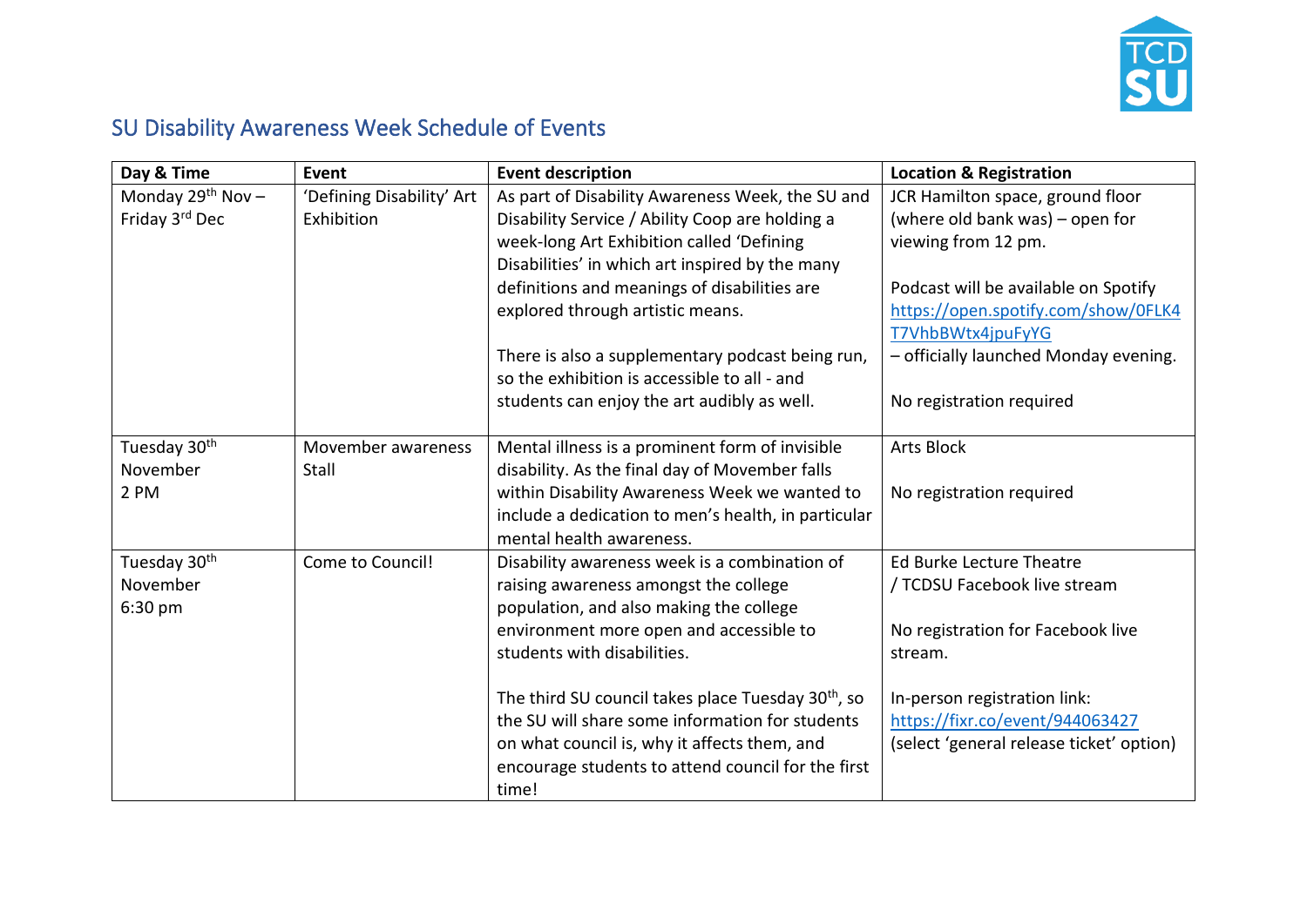

|                              |                             |                                                        | Attendees must have registered at the |
|------------------------------|-----------------------------|--------------------------------------------------------|---------------------------------------|
|                              |                             | On the night SU PTOs will position themselves          | link, and be able to show a COVID     |
|                              |                             | around campus to meet with students, offer info        | vaccination cert and ID upon entry.   |
|                              |                             | on council and escort students to the venue (if        |                                       |
|                              |                             | attending in person).                                  |                                       |
| Wednesday 1st                | Coffee morning              | The coffee morning is a safe, welcoming place for      | Gazebos                               |
| December                     | (weather and COVID          | students to come together during disability            |                                       |
| 12 pm                        | situation dependent)        | awareness week. Here we will open the floor to         | No registration required              |
|                              |                             | discussion on everything and anything to do with       |                                       |
|                              |                             | disabilities. It is a relaxed, welcoming event for all |                                       |
|                              |                             | students.                                              |                                       |
| Thursday 2 <sup>nd</sup> Dec | First instalment of SU      | This 'intro to the services series' was created to     | Video will be launched on SU social   |
|                              | 'Intro to the Services      | help heighten awareness of the supports and            | media (@TCDSU)                        |
|                              | Series'.                    | services available to students at Trinity.             |                                       |
|                              | 'SU's Intro to the          |                                                        | No registration required.             |
|                              | Disability Service'.        | This series aims to provide quick videos with          |                                       |
|                              |                             | essential information of services such as what         |                                       |
|                              |                             | they do, and how to avail of the services. A major     |                                       |
|                              |                             | aspect of the videos is showing where the service      |                                       |
|                              |                             | is based and also showing some of the key staff        |                                       |
|                              |                             | that work in the service. The goal is to familiarise   |                                       |
|                              |                             | students with the services and make them more          |                                       |
|                              |                             | visible and more approachable.                         |                                       |
| Thursday 2 <sup>nd</sup> Dec | Uncovering Invisible        | Invisible disabilities, or 'hidden' disabilities are   | Zoom                                  |
|                              | Disabilities: Talk with     | disabilities which are not immediately apparent,       |                                       |
| 6:30 pm                      | <b>Founder and Director</b> | yet make up a large proportion of students'            | Register in advance for this meeting: |
|                              | of Invisible Disabilities   | disabilities in Trinity. Founder and director of       | https://tcd-                          |
|                              | Ireland                     | Invisible Disabilities Ireland, Emily Larkin, will be  | ie.zoom.us/meeting/register/tJAoc-    |
|                              |                             | giving a talk on understanding what an invisible       | grpzgpE9RFkLaIU516pkoMi7teRbny        |
|                              |                             | disability is, as well as sharing stories as to        |                                       |